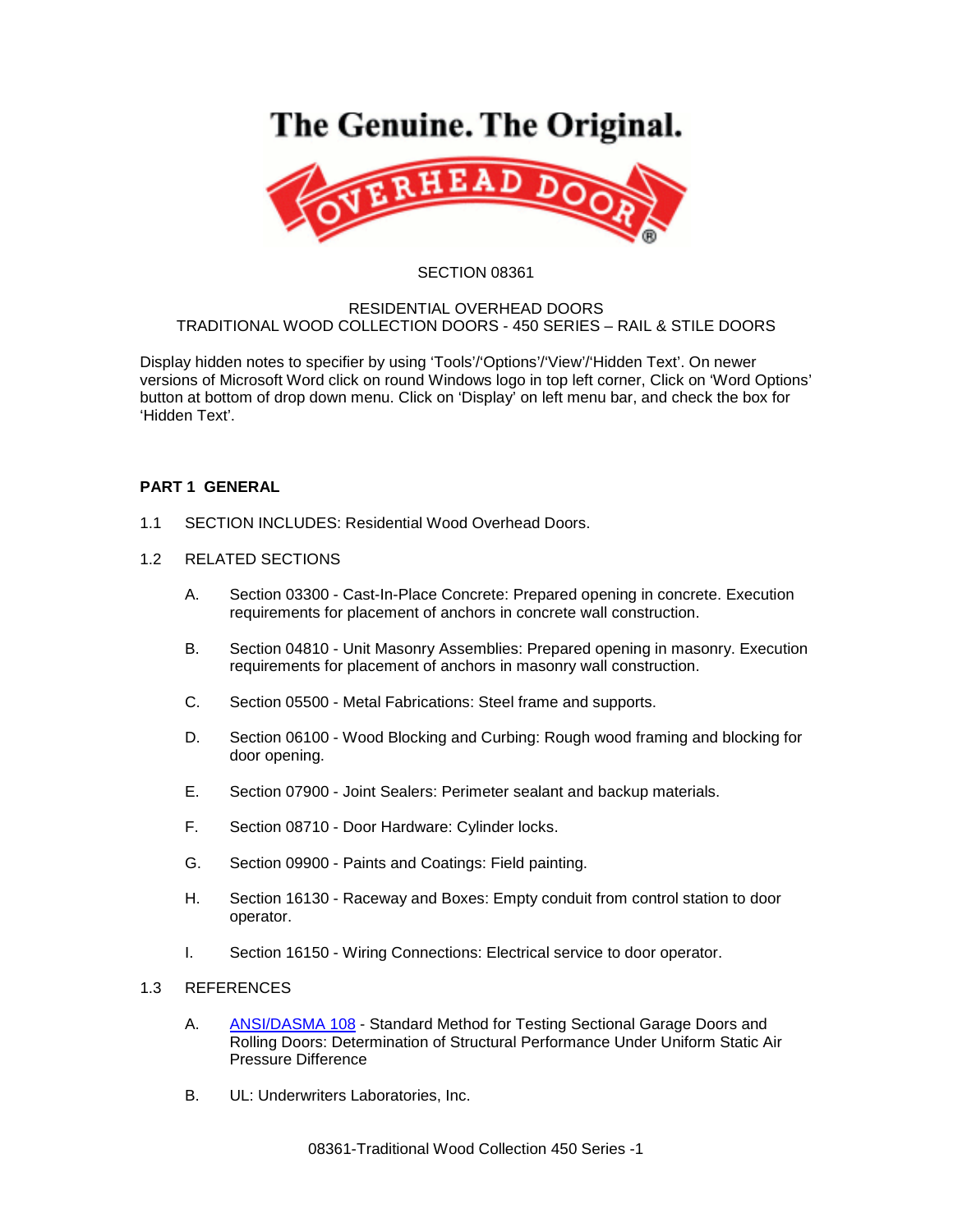C. ULC: Underwriters Laboratories of Canada.

# 1.4 DESIGN / PERFORMANCE REQUIREMENTS

- A. Wind Loads: Design and size components to withstand loads caused by pressure and suction of wind acting normal to plane of wall as calculated in accordance with applicable code.
	- 1. Design pressure of \_\_\_\_\_\_\_\_ lb/sq ft (\_\_\_\_\_\_\_\_\_kPa).
- B. Wiring Connections: Requirements for electrical characteristics. 1. 115 volts, single phase, 60 Hz.
- C. Products Requiring Electrical Connection: Listed and classified by Underwriters Laboratories, Inc. acceptable to authority having jurisdiction as suitable for purpose specified.
- D. Single-Source Responsibility: Provide doors, tracks, motors, and accessories from one manufacturer for each type of door. Provide secondary components from source acceptable to manufacturer of primary components.

#### 1.5 SUBMITTALS

- A. Submit under provisions of Section 01300.
- B. Product Data: Manufacturer's data sheets on each product to be used, including:
	- 1. Preparation instructions and recommendations.
	- 2. Storage and handling requirements and recommendations.
	- 3. Installation methods.
- C. Shop Drawings: Indicate plans and elevations including opening dimensions and required tolerances, connection details, anchorage spacing, hardware locations, and installation details.
- D. Selection Samples: For each finish product specified, two complete sets of color chips representing manufacturer's full range of available colors and patterns.
- E. Verification Samples: For each finish product specified, two samples, minimum size 6 inches (150 mm) square, representing actual product, color, and patterns.
- F. Manufacturer's Certificates: Certify products meet or exceed specified requirements.
- G. Operation and Maintenance Data.

#### 1.6 QUALITY ASSURANCE

- A. Manufacturer Qualifications: Company specializing in manufacturing products specified in this section with minimum five years documented experience.
- B. Installer Qualifications: Authorized representative of the manufacturer with minimum five years documented experience.
- C. Products Requiring Electrical Connection: Listed and classified by Underwriters Laboratories, Inc. acceptable to authority having jurisdiction as suitable for purpose specified.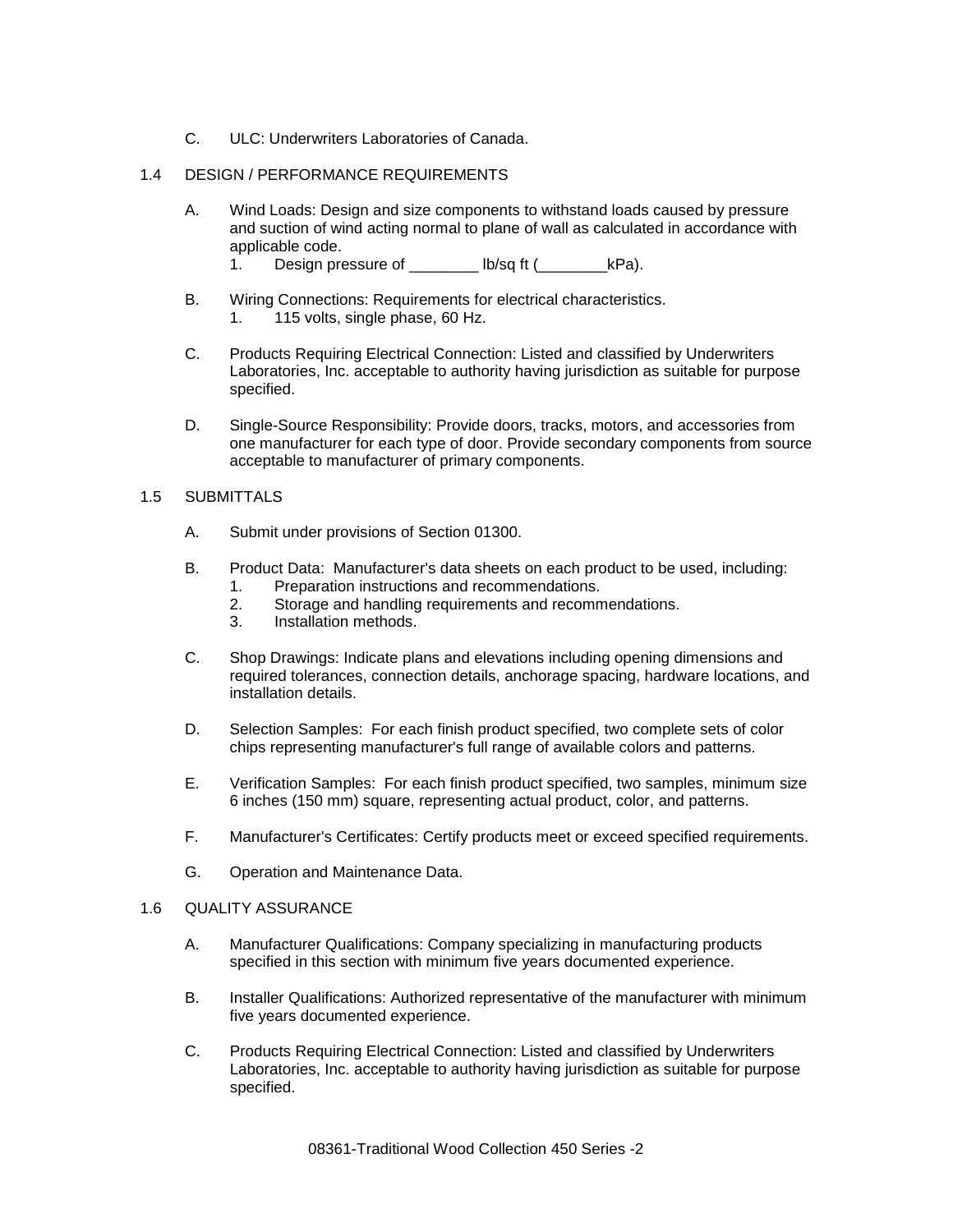- 1.7 DELIVERY, STORAGE, AND HANDLING
	- A. Store products in manufacturer's unopened labeled packaging until ready for installation.
	- B. Protect materials from exposure to moisture until ready for installation.
	- C. Store materials in a dry, ventilated weathertight location.
	- D. Store and dispose of solvent-based materials, and materials used with solventbased materials, in accordance with requirements of local authorities having jurisdiction.

# **PART 2 PRODUCTS**

- 2.1 MANUFACTURERS
	- A. Acceptable Manufacturer: Overhead Door Corp., 2501 S. State Hwy. 121 Bus., Suite 200, Lewisville, TX 75067. ASD. Tel. Toll Free: (800) 929-3667. Phone: (469) 549- 7100. Fax: (972) 906-1499. Web Site: [www.overheaddoor.com.](http://www.overheaddoor.com/) E-mail: [info@overheaddoor.com.](mailto:info@overheaddoor.com)
	- B. Substitutions: Not permitted.
	- C. Requests for substitutions will be considered in accordance with provisions of Section 01600.

# 2.2 RESIDENTIAL WOOD OVERHEAD DOORS

- A. Wood Sectional Overhead Doors: Traditional Wood Collection Rail and Stile Series Wood Doors by Overhead Door Corporation.
	- 1. Door Assembly:
		- a. Size: As indicated on the Drawings.
		- b. Panel Thickness: 1-3/8 inches (34.93 mm).
		- c. Panel Style: Shiplap panels.
			- 1) Model 450
				- (a) Framed Panel offering thin rail and stiles
				- (b) Rails and stiles are constructed of high quality West Coast **Hemlock**
				- (c) Paint Grade
			- 2) Model 453
				- (a) Framed Panel offering thick rail and stiles
				- (b) Rails and stiles are constructed of high quality West Coast **Hemlock**
				- (c) Paint Grade
			- 3) Model 454
				- (a) Raised Panel Rail and Stiles
				- (b) Features hemlock panels (finger-jointed), or (solid, one piece) rail and stiles options
				- (c) Hardboard raised panel (standard); Meranti Mahogany and Cedar panel options available
				- (d) Paint Grade
				- (e) Stain Grade
		- d. Trim: V-grooved double center stile trim.

08361-Traditional Wood Collection 450 Series -3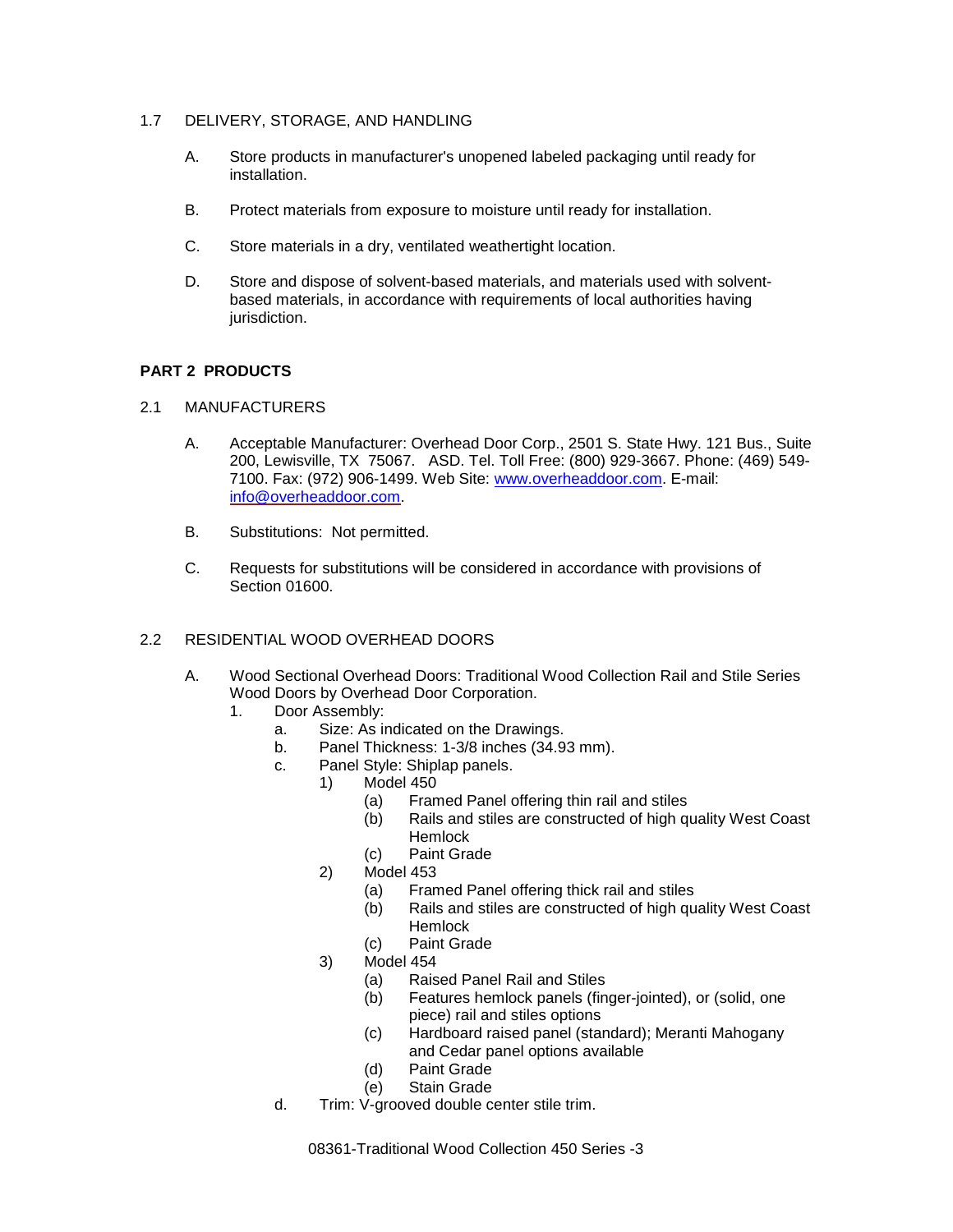- e. Window Design:
	- 1) Window Location:
		- (a) Top section.
		- (b) Intermediate Section.
	- 2) Glass: 1/8 inch (3 mm) SSB clear glass.
- 2. Finish/Color:
	- a. Paint grade, factory primed white. Sanding is required prior to topcoat.
	- b. Stain grade factory sealed. Sanding is required prior to topcoat.
- 3. Hardware: 14-gauge hinges. Four lift handles.
- Springs: torsion springs.
	- a. 10,000 cycle.
	- b. 25,000 cycle.
	- c. 50,000 cycle.
- 5. Lock: Interior mounted slide lock.
- 6. Weatherstripping: Co-extruded PVC bulb-type strip at bottom.
- 7. Track: Provide track as recommended by manufacturer to suit loading
- required and clearances available.
- 8. Rollers:
	- a. 10-ball steel.
	- b. Ball Bearing, Nylon coated.
- 9. Manual Operation.
- 10. Electric Openers.

# **PART 3 EXECUTION**

- 3.1 EXAMINATION
	- A. Do not begin installation until openings and substrates have been properly prepared.
	- B. Verify wall openings are ready to receive work and opening dimensions and tolerances are within specified limits.
	- C. Verify electric power is available and of correct characteristics.
	- D. If preparation is the responsibility of another installer, notify Architect of unsatisfactory preparation before proceeding.

# 3.2 PREPARATION

- A. Clean surfaces thoroughly prior to installation.
- B. Prepare surfaces using the methods recommended by the manufacturer for achieving the best result for the substrate under the project conditions.

#### 3.3 INSTALLATION

- A. Install overhead doors, track and openers in accordance with approved shop drawings and the manufacturer's printed instructions.
- B. Coordinate installation with adjacent work to ensure proper clearances and allow for maintenance.
- C. Anchor assembly to wall construction and building framing without distortion or stress.